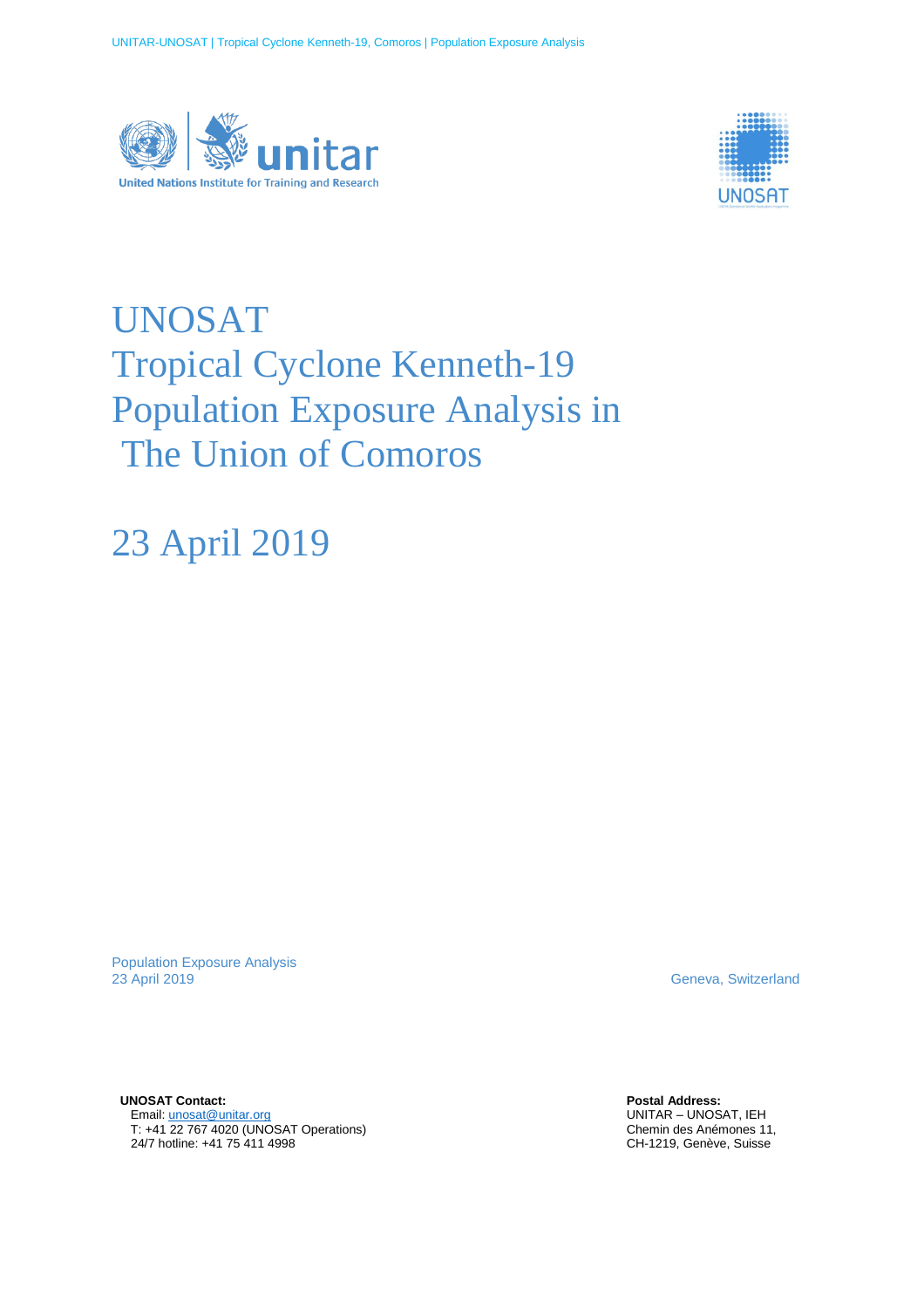

A tropical cyclone is heading toward Comoros, Tanzania and the north of Mozambique called "Kenneth-19". The category 1 tropical cyclone is expected to make landfall by 25 April in the Grande Comore Island (Comoros).

Based on data of the expected tropical cyclone path Kenneth-19, wind speeds zones from Joint Research Centre (Issued on 23 April 2019 12:00 UTC), and population data from WorldPop 2015, UNITAR-UNOSAT conducted a population exposure analysis for Comoros. About 170,000 people in Comoros, in Grande Comore island are living inside the zone of sustained wind speed zone >= 120 km/h.

## Population Exposure in Union of Comoros (TC KENNETH-19)



**758,339** Total population of Comoros (\*WorldPop 2015)

## **758,339**

Total population living within cyclone's wind speed zones

**440,563** Total population living within **60km/h** wind speed zones

**148,047** Total population living within **90km/h** wind speed zones

**169,689** Total population living within **120km/h** wind speed zones

The population exposure has been calculated using a 1km resolution WorldPoP dataset. This is a preliminary analysis & has not yet been validated in the field.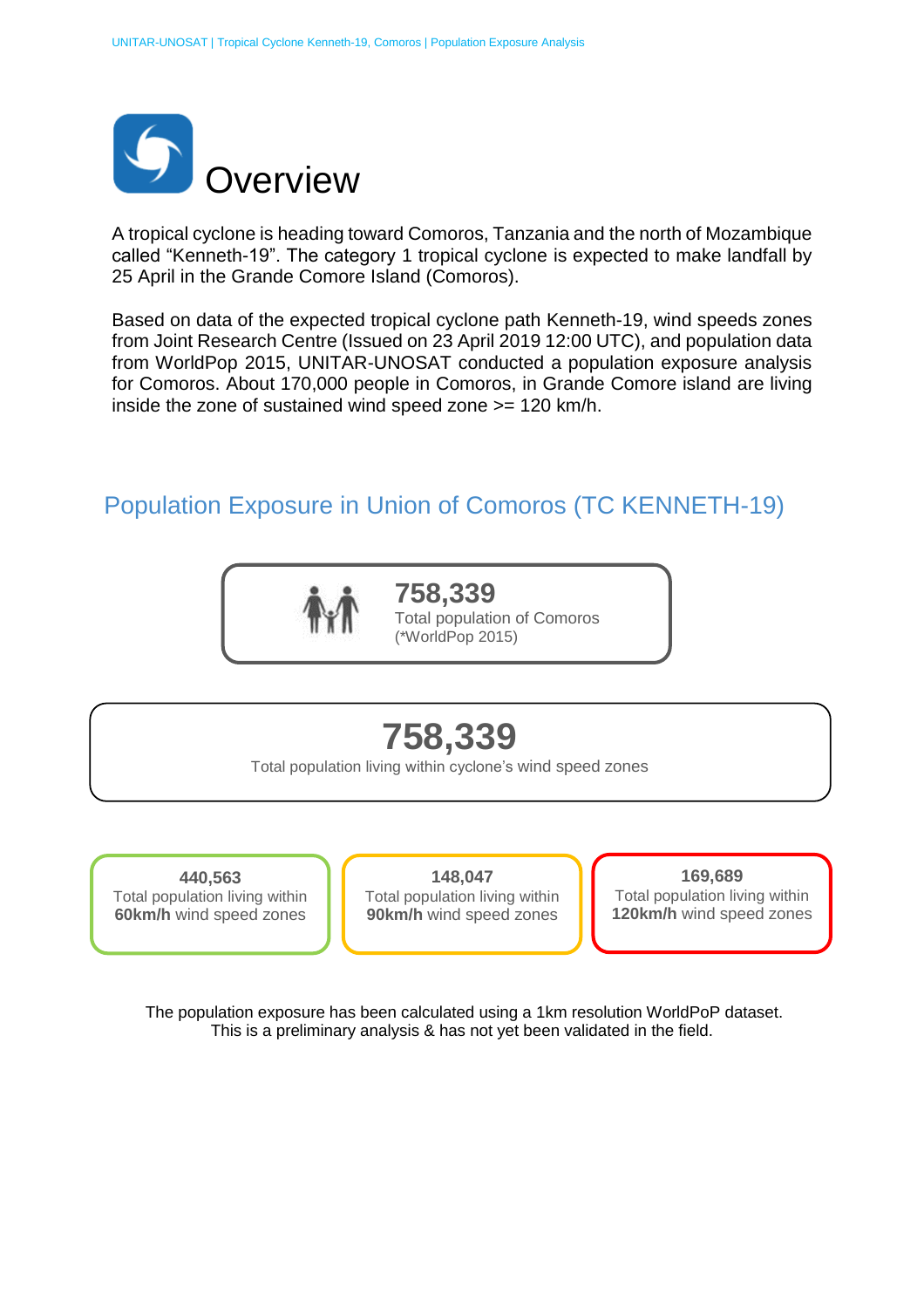### **Comoros Population Exposed to sustained wind speed zones: Tropical Cyclone Kenneth-19 (23/04/2019, 12:00 UTC)**

| <b>Island</b>          | <b>Wind Speed Zones (WSZ)</b><br><b>Population</b> |                                            |                                           |                            |
|------------------------|----------------------------------------------------|--------------------------------------------|-------------------------------------------|----------------------------|
|                        | $WSZ \geq$<br>120<br>km/h                          | 90km/h<br>≤<br><b>WSZ</b><br>< 120<br>km/h | 60km/h<br>≤<br><b>WSZ</b><br>< 90<br>km/h | Total<br><b>Population</b> |
| Anjouan/Nzwani         |                                                    |                                            | 303,767                                   | 303,767                    |
| Grande Comore/Njazidja | 169,689                                            | 148,087                                    | 82,256                                    | 400,032                    |
| Mohéli/Mwali           |                                                    |                                            | 54,539                                    | 54,539                     |
| Total                  | 169,689                                            | 148,087                                    | 440,563                                   | 758,339                    |

Download full excel table from [here:](http://unosat-maps.web.cern.ch/unosat-maps/MZ/TC20190423MOZ/UNOSAT_population_exposure_Kenneth19.xlsx)

#### **Sources:**

Cyclone track: Joint Research Centre (JRC) as of 23/04/2019 Wind speed zones: Joint Research Centre (JRC) as of 23/04/2019, 12:00 UTC Administrative Levels: GADM Spatial Demographic Data: WorldPop (2015), 1km spatial resolution Analysis: UNITAR-UNOSAT (23/04/2019)